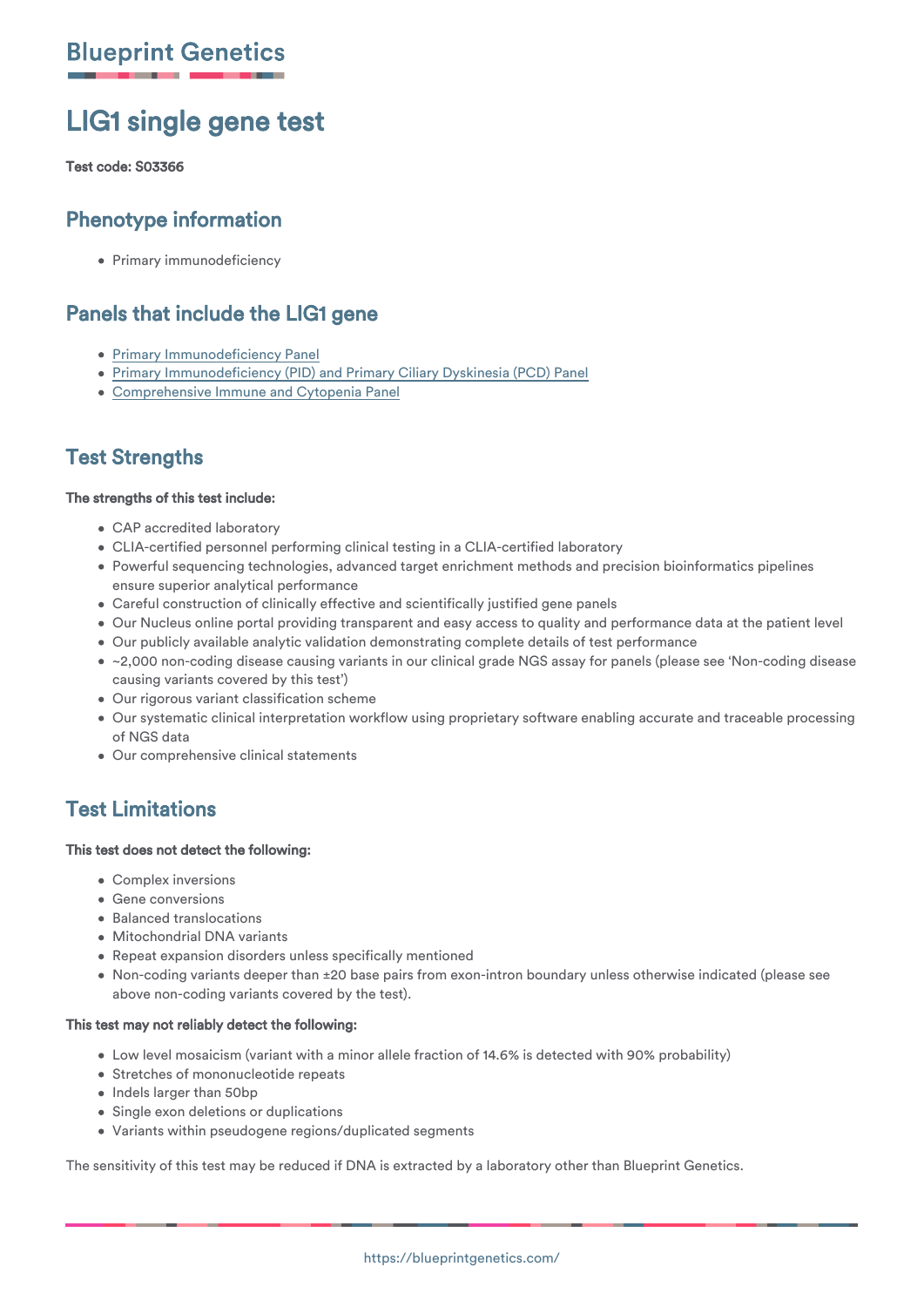For additional information, please refer to the Test performance section and see our Analytic Validation.

## Test Performance

Our single gene tests are sectioned from our high-quality, clinical grade NGS assay. Please see our sequencing and detection performance table for details regarding our ability to detect different types of alterations (Table).

Assays have been validated for various sample types including EDTA-blood, isolated DNA (excluding from formalin fixed paraffin embedded tissue), saliva and dry blood spots (filter cards). These sample types were selected in order to maximize the likelihood for high-quality DNA yield. The diagnostic yield varies depending on the assay used, referring healthcare professional, hospital and country. Plus analysis increases the likelihood of finding a genetic diagnosis for your patient, as large deletions and duplications cannot be detected using sequence analysis alone. Blueprint Genetics' Plus Analysis is a combination of both sequencing and deletion/duplication (copy number variant (CNV)) analysis.

The performance metrics listed below are from an initial validation performed at our main laboratory in Finland. The performance metrics of our laboratory in Seattle, WA, are equivalent.

#### Performance of Blueprint Genetics high-quality, clinical grade NGS sequencing assay for single genes.

|                                                       | Sensitivity % (TP/(TP+FN) | <b>Specificity %</b> |
|-------------------------------------------------------|---------------------------|----------------------|
| Single nucleotide variants                            | 99.89% (99,153/99,266)    | >99.9999%            |
| Insertions, deletions and indels by sequence analysis |                           |                      |
| $1-10$ bps                                            | 99.2% (7,745/7,806)       | >99.9999%            |
| $11-50$ bps                                           | 99.13% (2,524/2,546)      | >99.9999%            |
| Copy number variants (exon level dels/dups)           |                           |                      |
| 1 exon level deletion (heterozygous)                  | 100% (20/20)              | <b>NA</b>            |
| 1 exon level deletion (homozygous)                    | $100\%$ (5/5)             | <b>NA</b>            |
| 1 exon level deletion (het or homo)                   | 100% (25/25)              | <b>NA</b>            |
| 2-7 exon level deletion (het or homo)                 | 100% (44/44)              | <b>NA</b>            |
| 1-9 exon level duplication (het or homo)              | 75% (6/8)                 | <b>NA</b>            |
| Simulated CNV detection                               |                           |                      |
| 5 exons level deletion/duplication                    | 98.7%                     | 100.00%              |
| Microdeletion/-duplication sdrs (large CNVs, n=37))   |                           |                      |
| Size range (0.1-47 Mb)                                | 100% (25/25)              |                      |
|                                                       |                           |                      |

The performance presented above reached by Blueprint Genetics high-quality, clinical grade NGS sequencing assay with the following coverage metrics

Mean sequencing depth 143X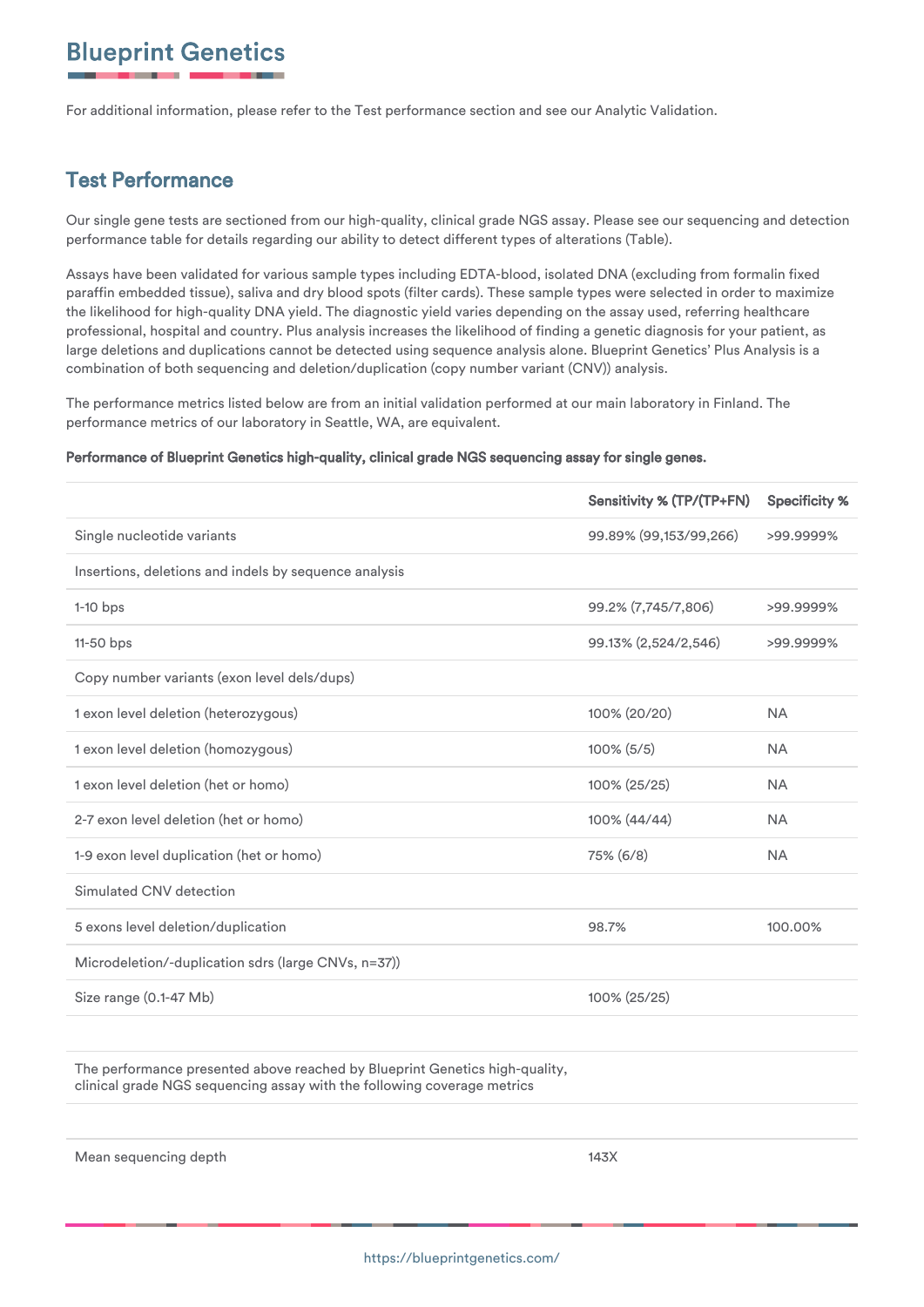Nucleotides with >20x sequencing coverage (%) 99.86%

#### Performance of Blueprint Genetics Mitochondrial Sequencing Assay.

|                                                               | <b>Sensitivity %</b> | <b>Specificity %</b> |
|---------------------------------------------------------------|----------------------|----------------------|
| ANALYTIC VALIDATION (NA samples; n=4)                         |                      |                      |
| Single nucleotide variants                                    |                      |                      |
| Heteroplasmic (45-100%)                                       | 100.0% (50/50)       | 100.0%               |
| Heteroplasmic (35-45%)                                        | 100.0% (87/87)       | 100.0%               |
| Heteroplasmic (25-35%)                                        | 100.0% (73/73)       | 100.0%               |
| Heteroplasmic (15-25%)                                        | 100.0% (77/77)       | 100.0%               |
| Heteroplasmic (10-15%)                                        | 100.0% (74/74)       | 100.0%               |
| Heteroplasmic (5-10%)                                         | $100.0\%$ (3/3)      | 100.0%               |
| Heteroplasmic (<5%)                                           | $50.0\% (2/4)$       | 100.0%               |
| CLINICAL VALIDATION (n=76 samples)                            |                      |                      |
| All types                                                     |                      |                      |
| Single nucleotide variants n=2026 SNVs                        |                      |                      |
| Heteroplasmic (45-100%)                                       | 100.0% (1940/1940)   | 100.0%               |
| Heteroplasmic (35-45%)                                        | 100.0% (4/4)         | 100.0%               |
| Heteroplasmic (25-35%)                                        | $100.0\%$ (3/3)      | 100.0%               |
| Heteroplasmic (15-25%)                                        | $100.0\%$ (3/3)      | 100.0%               |
| Heteroplasmic (10-15%)                                        | 100.0% (9/9)         | 100.0%               |
| Heteroplasmic (5-10%)                                         | 92.3% (12/13)        | 99.98%               |
| Heteroplasmic (<5%)                                           | 88.9% (48/54)        | 99.93%               |
| Insertions and deletions by sequence analysis n=40 indels     |                      |                      |
| Heteroplasmic (45-100%) 1-10bp                                | 100.0% (32/32)       | 100.0%               |
| Heteroplasmic (5-45%) 1-10bp                                  | $100.0\%$ (3/3)      | 100.0%               |
| Heteroplasmic (<5%) 1-10bp                                    | $100.0\%$ (5/5)      | 99,997%              |
| SIMULATION DATA /(mitomap mutations)                          |                      |                      |
| Insertions, and deletions 1-24 bps by sequence analysis; n=17 |                      |                      |
| Homoplasmic (100%) 1-24bp                                     | 100.0% (17/17)       | 99.98%               |
| Heteroplasmic (50%)                                           | 100.0% (17/17)       | 99.99%               |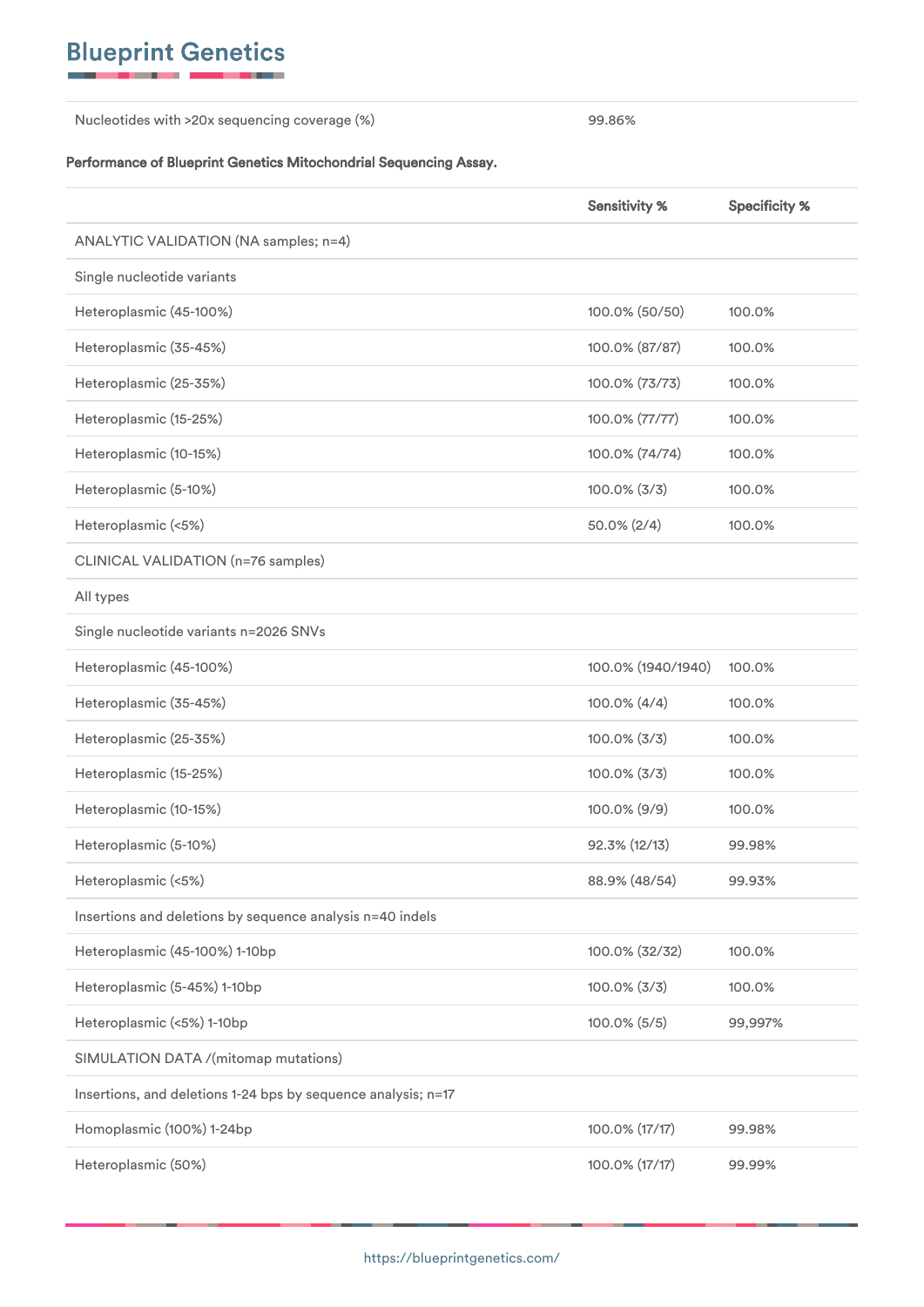| Heteroplasmic (25%)                                                                            | 100.0% (17/17)  | 100.0%            |
|------------------------------------------------------------------------------------------------|-----------------|-------------------|
| Heteroplasmic (20%)                                                                            | 100.0% (17/17)  | 100.0%            |
| Heteroplasmic (15%)                                                                            | 100.0% (17/17)  | 100.0%            |
| Heteroplasmic (10%)                                                                            | 94.1% (16/17)   | 100.0%            |
| Heteroplasmic (5%)                                                                             | 94.1% (16/17)   | 100.0%            |
| Copy number variants (separate artifical mutations; n=1500)                                    |                 |                   |
| Homoplasmic (100%) 500 bp, 1kb, 5 kb                                                           | 100.0%          | 100.0%            |
| Heteroplasmic (50%) 500 bp, 1kb, 5 kb                                                          | 100.0%          | 100.0%            |
| Heteroplasmic (30%) 500 bp, 1kb, 5 kb                                                          | 100.0%          | 100.0%            |
| Heteroplasmic (20%) 500 bp, 1kb, 5 kb                                                          | 99.7%           | 100.0%            |
| Heteroplasmic (10%) 500 bp, 1kb, 5 kb                                                          | 99.0%           | 100.0%            |
| The performance presented above reached by following coverage metrics at<br>assay level (n=66) |                 |                   |
|                                                                                                | Mean of medians | Median of medians |
| Mean sequencing depth MQ0 (clinical)                                                           | 18224X          | 17366X            |
| Nucleotides with >1000x MQ0 sequencing coverage (%) (clinical)                                 | 100%            |                   |
| rho zero cell line (=no mtDNA), mean sequencing depth                                          | 12X             |                   |

## **Bioinformatics**

The target region for each gene includes coding exons and ±20 base pairs from the exon-intron boundary. In addition, the single gene test includes non-coding deep intronic variants if a tab for non-coding variants is displayed above. The sequencing data generated in our laboratory is analyzed with our proprietary data analysis and annotation pipeline, integrating state-ofthe art algorithms and industry-standard software solutions. Incorporation of rigorous quality control steps throughout the workflow of the pipeline ensures the consistency, validity and accuracy of results. Our pipeline is streamlined to maximize sensitivity without sacrificing specificity. We have incorporated a number of reference population databases and mutation databases such as, but not limited, to [1000 Genomes Project](https://www.internationalgenome.org/home), [gnomAD](https://gnomad.broadinstitute.org), [ClinVar](https://www.ncbi.nlm.nih.gov/clinvar/) and [HGMD](https://blueprintgenetics.com/www.hgmd.cf.ac.uk/ac/index.php) into our clinical interpretation software to make the process effective and efficient. For missense variants, *in silico* variant prediction tools such as [SIFT,](https://sift.jcvi.org) [PolyPhen](https://genetics.bwh.harvard.edu/pph2/), [MutationTaster](https://www.mutationtaster.org) are used to assist with variant classification. Through our online ordering and statement reporting system, Nucleus, the customer has an access to details of the analysis, including patient specific sequencing metrics, a gene level coverage plot and a list of regions with inadequate coverage if present. This reflects our mission to build fully transparent diagnostics where customers have easy access to crucial details of the analysis process.

sualize the crucial details of the analysis process.

## Clinical Interpretation

We provide customers with the most comprehensive clinical report available on the market. Clinical interpretation requires a fundamental understanding of clinical genetics and genetic principles. At Blueprint Genetics, team of PhD molecular geneticists, medical geneticists and clinical consultants are preparing clinical statements by evaluating the identified variants in the context of the phenotypic information provided in the requisition form. Our goal is to provide clinically meaningful statements that are understandable for all medical professionals regardless of whether they have formal training in genetics.